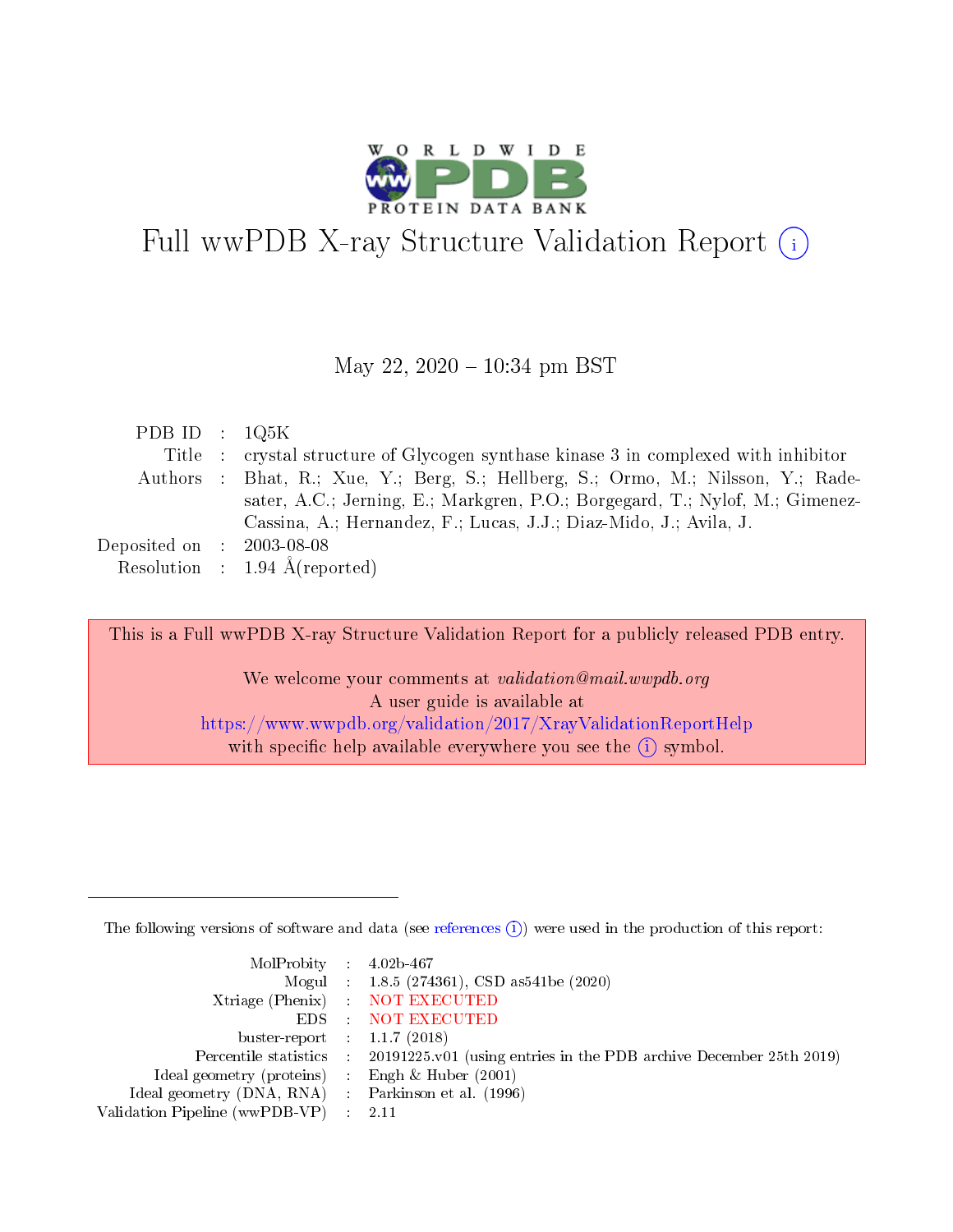# 1 [O](https://www.wwpdb.org/validation/2017/XrayValidationReportHelp#overall_quality)verall quality at a glance  $(i)$

The following experimental techniques were used to determine the structure: X-RAY DIFFRACTION

The reported resolution of this entry is 1.94 Å.

Percentile scores (ranging between 0-100) for global validation metrics of the entry are shown in the following graphic. The table shows the number of entries on which the scores are based.



| Metric                | Whole archive<br>(# $\rm{Entries}$ ) | Similar resolution<br>$(\#\text{Entries}, \text{resolution range}(\text{\AA})$ |  |  |
|-----------------------|--------------------------------------|--------------------------------------------------------------------------------|--|--|
| Clashscore            | 141614                               | $1023(1.94-1.94)$                                                              |  |  |
| Ramachandran outliers | 138981                               | $1007(1.94-1.94)$                                                              |  |  |
| Sidechain outliers    | 138945                               | $1007(1.94-1.94)$                                                              |  |  |

The table below summarises the geometric issues observed across the polymeric chains and their fit to the electron density. The red, orange, yellow and green segments on the lower bar indicate the fraction of residues that contain outliers for  $\geq=3$ , 2, 1 and 0 types of geometric quality criteria respectively. A grey segment represents the fraction of residues that are not modelled. The numeric value for each fraction is indicated below the corresponding segment, with a dot representing fractions  $\leq=5\%$ 

Note EDS was not executed.

| Mol | $\mid$ Chain $\mid$ Length $\mid$ | Quality of chain |     |     |
|-----|-----------------------------------|------------------|-----|-----|
|     |                                   | 70%              | 12% | 17% |
|     |                                   | 64%              | 18% | 17% |

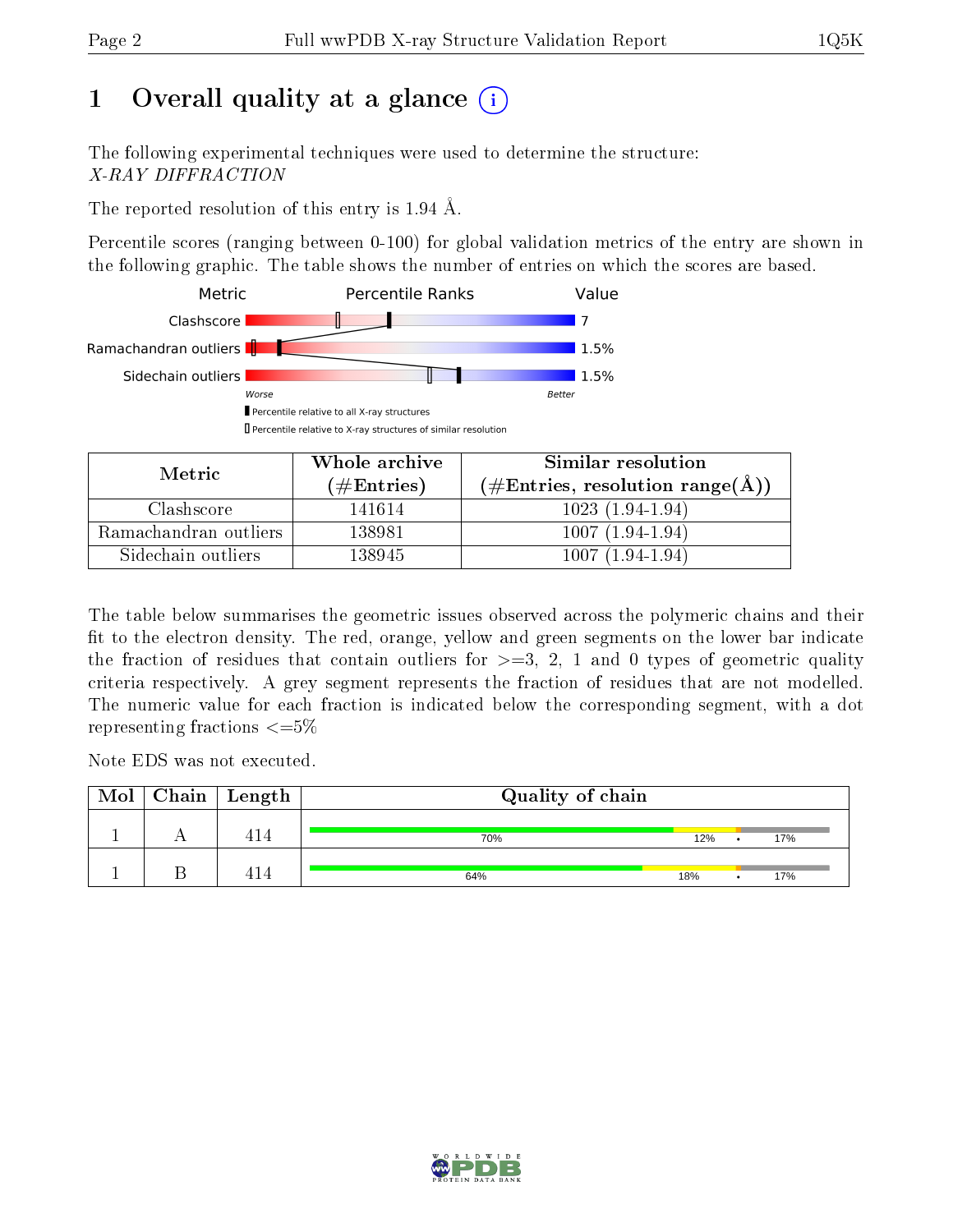# 2 Entry composition (i)

There are 3 unique types of molecules in this entry. The entry contains 5930 atoms, of which 0 are hydrogens and 0 are deuteriums.

In the tables below, the ZeroOcc column contains the number of atoms modelled with zero occupancy, the AltConf column contains the number of residues with at least one atom in alternate conformation and the Trace column contains the number of residues modelled with at most 2 atoms.

Molecule 1 is a protein called Glycogen synthase kinase-3 beta.

| Mol | Chain Residues | Atoms         |                              |  |  | $\rm ZeroOcc \mid AltConf \mid Trace$ |  |  |
|-----|----------------|---------------|------------------------------|--|--|---------------------------------------|--|--|
|     | 345            | Total<br>2764 | $C = N$<br>1780 475 498 11   |  |  |                                       |  |  |
|     | 344            | 2751          | Total C N<br>1770 472 498 11 |  |  |                                       |  |  |

 Molecule 2 is N-(4-METHOXYBENZYL)-N'-(5-NITRO-1,3-THIAZOL-2-YL)UREA (three-letter code: TMU) (formula:  $C_{12}H_{12}N_4O_4S$ ).



|  | $\text{Mol}$   Chain   Residues | Atoms                     |              |  | $ZeroOcc \mid AltConf \mid$ |  |  |
|--|---------------------------------|---------------------------|--------------|--|-----------------------------|--|--|
|  |                                 | Total C N O S             |              |  |                             |  |  |
|  |                                 | $21 \t 12 \t 4 \t 4 \t 1$ |              |  |                             |  |  |
|  |                                 | Total C N O S             |              |  |                             |  |  |
|  |                                 | -21-                      | $12 \quad 4$ |  |                             |  |  |

• Molecule 3 is water.

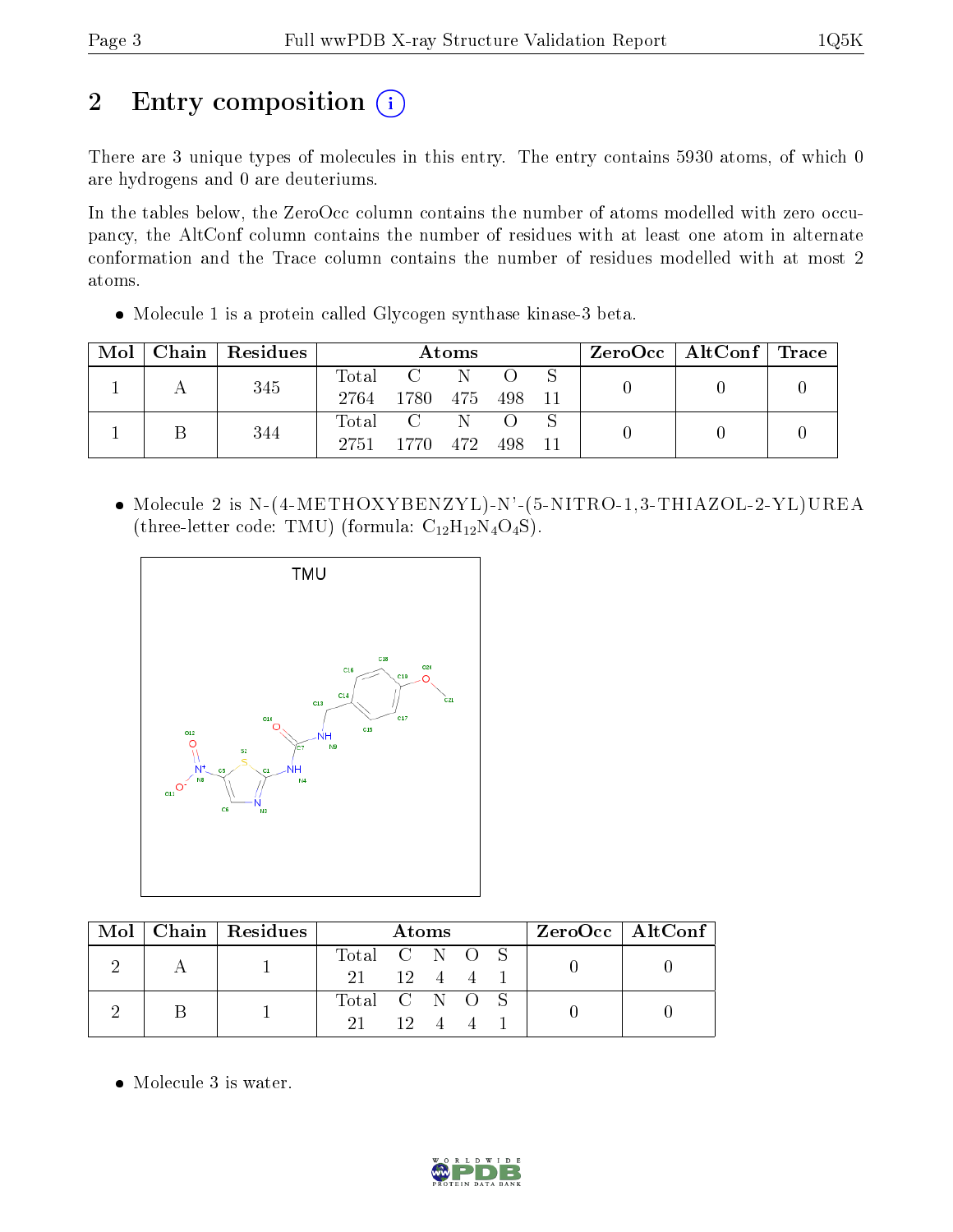|  | $Mol$   Chain   Residues | Atoms               | $ZeroOcc \mid AltConf$ |
|--|--------------------------|---------------------|------------------------|
|  | 196                      | Total<br>196<br>196 |                        |
|  | 177                      | Total<br>177<br>177 |                        |

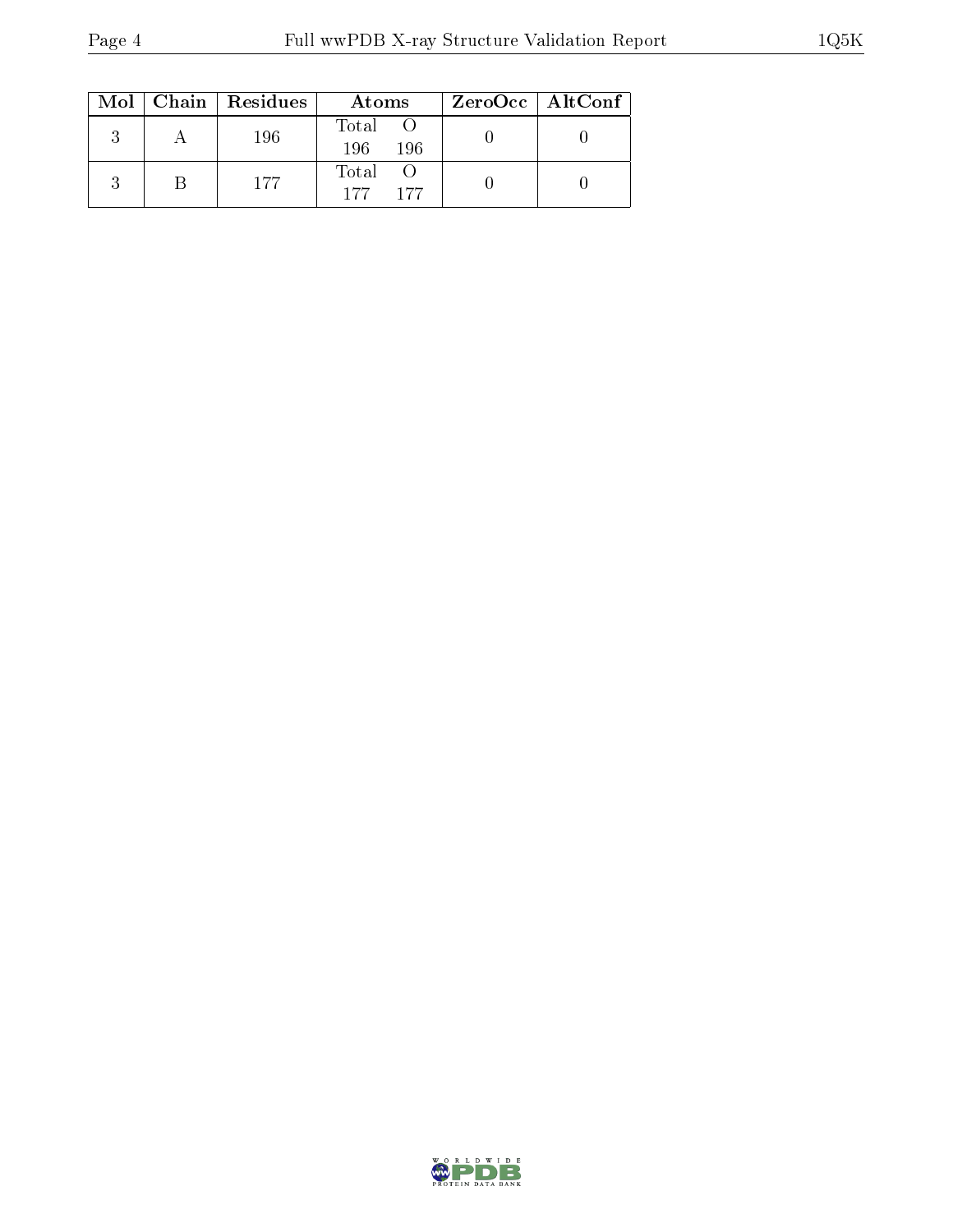## 3 Residue-property plots  $(i)$

These plots are drawn for all protein, RNA and DNA chains in the entry. The first graphic for a chain summarises the proportions of the various outlier classes displayed in the second graphic. The second graphic shows the sequence view annotated by issues in geometry. Residues are colorcoded according to the number of geometric quality criteria for which they contain at least one outlier: green  $= 0$ , yellow  $= 1$ , orange  $= 2$  and red  $= 3$  or more. Stretches of 2 or more consecutive residues without any outlier are shown as a green connector. Residues present in the sample, but not in the model, are shown in grey.

Note EDS was not executed.

• Molecule 1: Glycogen synthase kinase-3 beta



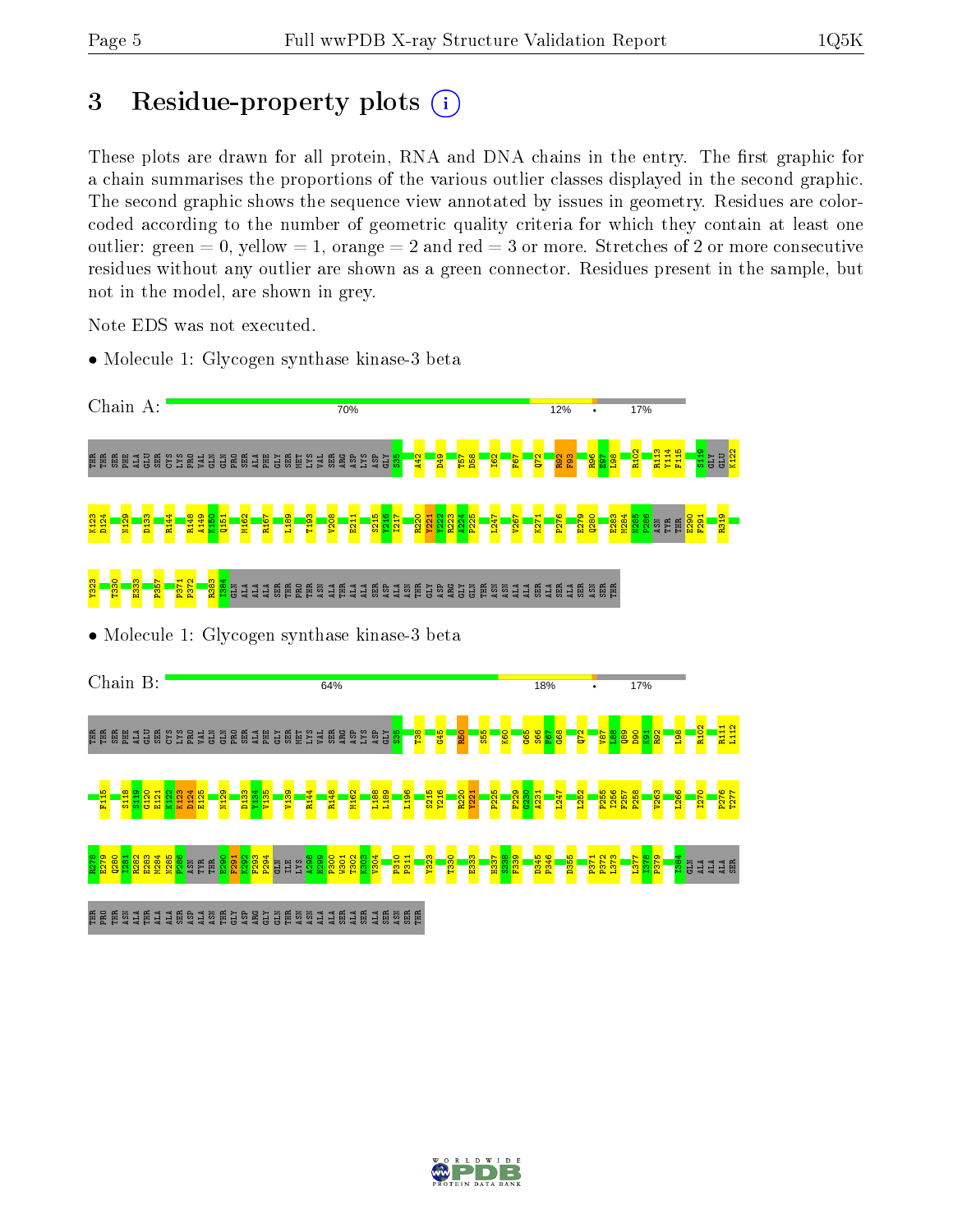# 4 Data and refinement statistics  $(i)$

Xtriage (Phenix) and EDS were not executed - this section is therefore incomplete.

| Property                               | Value                                           | <b>Source</b> |  |
|----------------------------------------|-------------------------------------------------|---------------|--|
| Space group                            | P 21 21 21                                      | Depositor     |  |
| Cell constants                         | 82.58Å<br>84.91Å<br>- 178.42Å                   | Depositor     |  |
| a, b, c, $\alpha$ , $\beta$ , $\gamma$ | $90.00^\circ$<br>$90.00^\circ$<br>$90.00^\circ$ |               |  |
| Resolution (A)                         | 19.99<br>$-1.94$                                | Depositor     |  |
| % Data completeness                    | 84.2 (19.99-1.94)                               | Depositor     |  |
| (in resolution range)                  |                                                 |               |  |
| $R_{merge}$                            | Not available)                                  | Depositor     |  |
| $\mathrm{R}_{sym}$                     | Not available)                                  | Depositor     |  |
| Refinement program                     | <b>CNX 2002</b>                                 | Depositor     |  |
| $R, R_{free}$                          | 0.222<br>0.242                                  | Depositor     |  |
| Estimated twinning fraction            | No twinning to report.                          | Xtriage       |  |
| Total number of atoms                  | 5930                                            | wwPDB-VP      |  |
| Average B, all atoms $(A^2)$           | 40.0                                            | wwPDB-VP      |  |

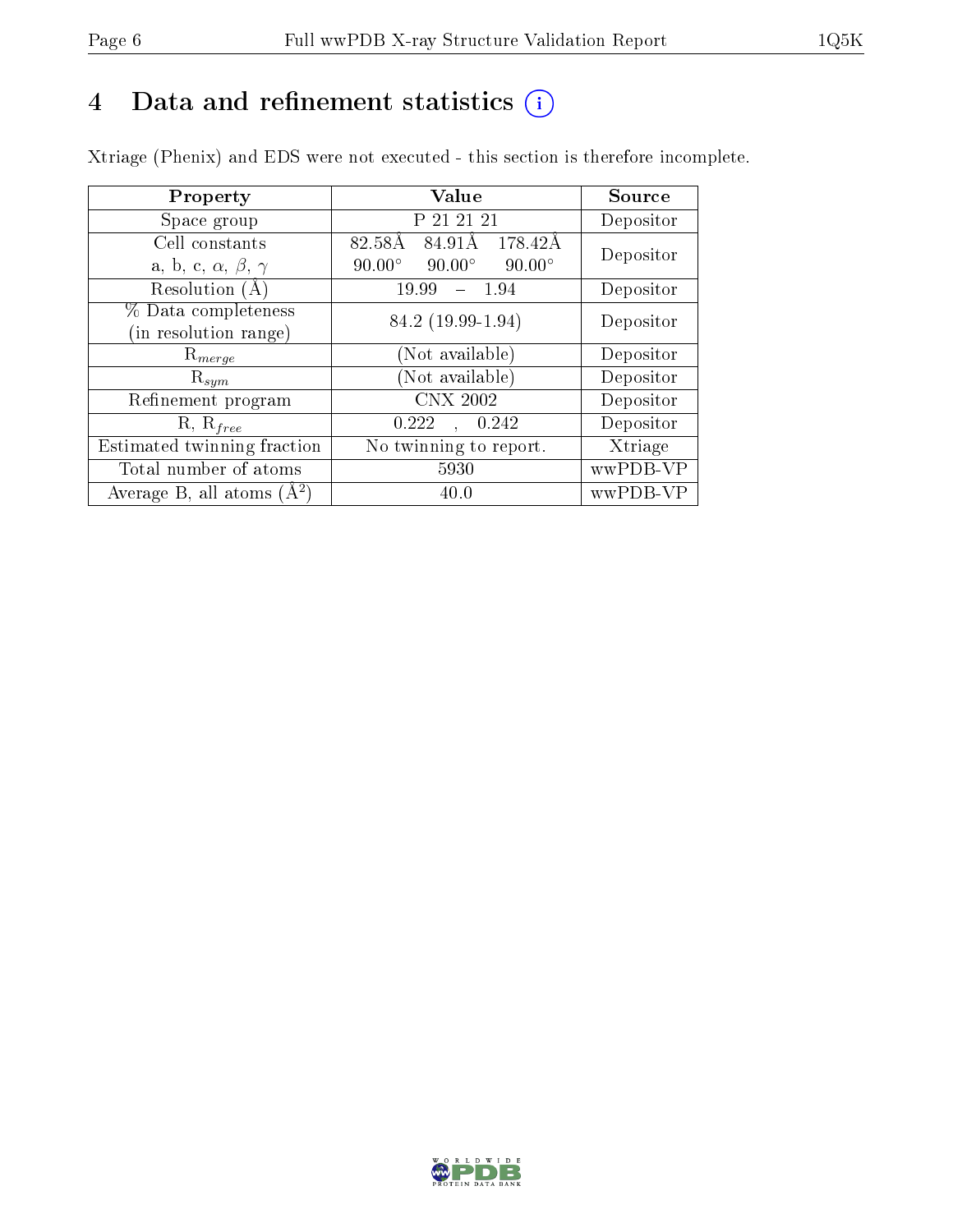# 5 Model quality  $(i)$

## 5.1 Standard geometry (i)

Bond lengths and bond angles in the following residue types are not validated in this section: TMU

The Z score for a bond length (or angle) is the number of standard deviations the observed value is removed from the expected value. A bond length (or angle) with  $|Z| > 5$  is considered an outlier worth inspection. RMSZ is the root-mean-square of all Z scores of the bond lengths (or angles).

| Mol | Chain |      | Bond lengths    | Bond angles |             |  |
|-----|-------|------|-----------------|-------------|-------------|--|
|     |       | RMSZ | $\# Z  > 5$     | RMSZ        | $\# Z  > 5$ |  |
|     |       | 0.33 | 0/2832          | 0.58        | 0/3849      |  |
|     | R     | 0.31 | 0/2819          | 0.57        | 0/3832      |  |
| ΑĦ  | A 11  | 0.32 | $^{\prime}5651$ | 0.58        | 7681        |  |

There are no bond length outliers.

There are no bond angle outliers.

There are no chirality outliers.

There are no planarity outliers.

### $5.2$  Too-close contacts  $(i)$

In the following table, the Non-H and H(model) columns list the number of non-hydrogen atoms and hydrogen atoms in the chain respectively. The H(added) column lists the number of hydrogen atoms added and optimized by MolProbity. The Clashes column lists the number of clashes within the asymmetric unit, whereas Symm-Clashes lists symmetry related clashes.

|   |   |      | Mol   Chain   Non-H   H(model)   H(added) |      |    | $\text{Classes} \mid \text{Symm-Class}$ |
|---|---|------|-------------------------------------------|------|----|-----------------------------------------|
|   |   | 2764 |                                           | 2800 | 31 |                                         |
|   | B | 2751 |                                           | 2777 | 49 |                                         |
| ച |   | 21   |                                           | 12   |    |                                         |
|   | В | 21   |                                           | 12   |    |                                         |
| 9 |   | 196  |                                           |      |    |                                         |
| ച | В | 177  |                                           |      |    |                                         |
|   |   | 5930 |                                           | 5601 | 75 |                                         |

The all-atom clashscore is defined as the number of clashes found per 1000 atoms (including hydrogen atoms). The all-atom clashscore for this structure is 7.

All (75) close contacts within the same asymmetric unit are listed below, sorted by their clash

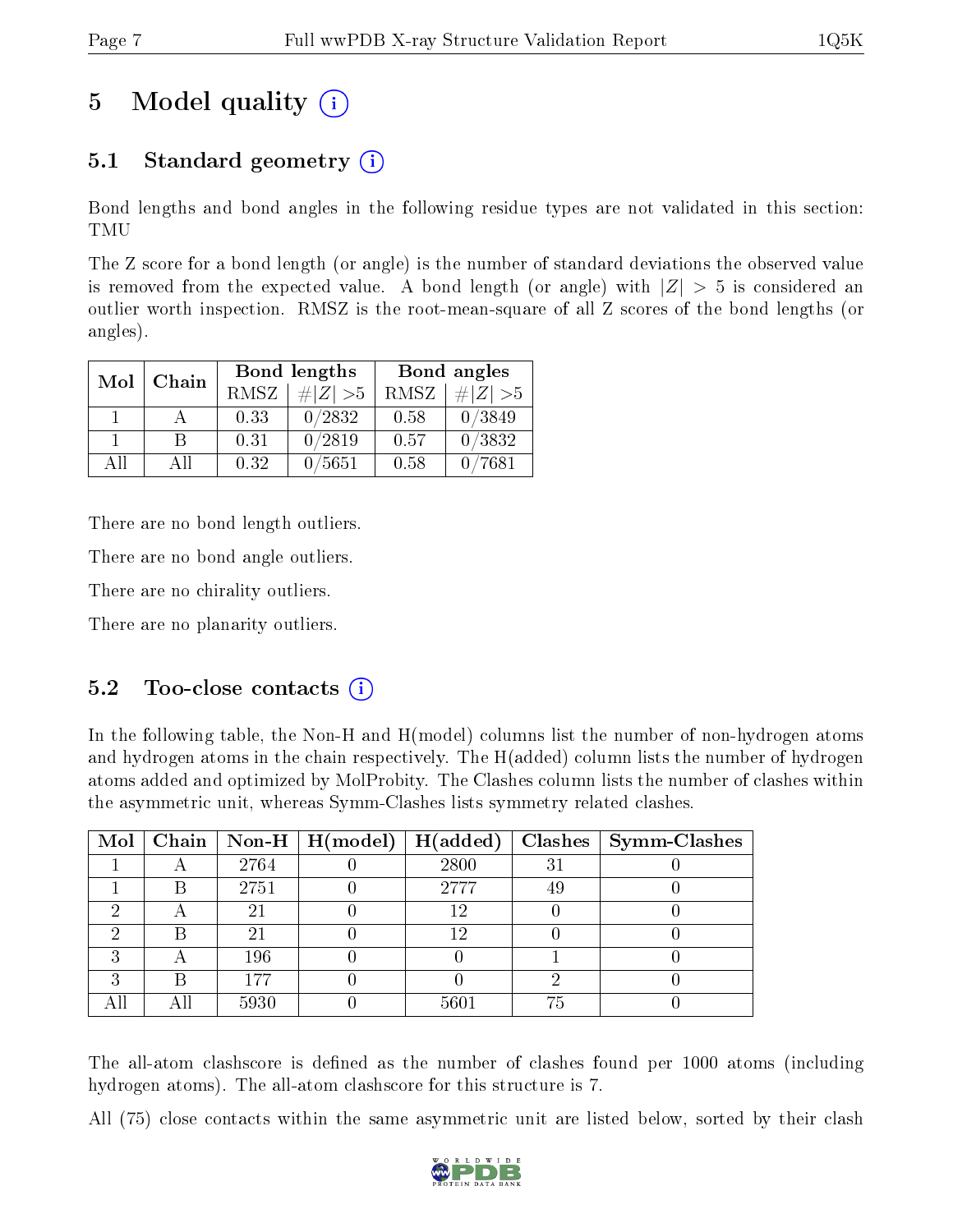magnitude.

|                         |                              | Interatomic    | Clash         |  |
|-------------------------|------------------------------|----------------|---------------|--|
| Atom-1                  | Atom-2                       | distance $(A)$ | overlap $(A)$ |  |
| 1:A:220:ARG:HD3         | 1:B:220:ARG:HD3              | 1.57           | 0.87          |  |
| 1: A: 193: THR: O       | 1:A:357:PRO:HG3              | 1.85           | 0.77          |  |
| 1:B:68:GLY:HA3          | 1:B:87:VAL:HG12              | 1.66           | 0.76          |  |
| 1:B:123:LYS:O           | 1:B:124:ASP:HB2              | 1.85           | 0.75          |  |
| 1: A:92: ARG:O          | 1: A:93:PHE:HB2              | 1.87           | 0.75          |  |
| 1: A:276: PRO:HG3       | 1: A:323: TYR: CZ            | 2.24           | 0.73          |  |
| 1:B:337:HIS:HD2         | 1:B:339:PHE:H                | 1.37           | 0.71          |  |
| 1: B: 276: PRO:HG3      | 1:B:323:TYR:CZ               | 2.29           | 0.67          |  |
| 1: B:90: ASP:OD1        | 1:B:92:ARG:HG2               | 1.95           | 0.65          |  |
| 1:B:337:HIS:CD2         | 1:B:339:PHE:H                | 2.14           | 0.64          |  |
| 1: A:279: GLU:O         | 1: A:283: GLU:HG2            | 1.98           | 0.64          |  |
| $1: B:98: \text{LEU:O}$ | 1:B:102:ARG:HG3              | 2.00           | 0.62          |  |
| 1:A:220:ARG:O           | 1: A:221:TYR:HB2             | 2.00           | 0.61          |  |
| 1:A:225:PRO:HB2         | 1: A:284:MET:SD              | 2.41           | 0.60          |  |
| 1:B:220:ARG:O           | 1:B:221:TYR:HB2              | 2.00           | 0.59          |  |
| 1:B:121:GLU:HB2         | 1:B:125:GLU:OE2              | 2.03           | 0.58          |  |
| 1: A: 330: THR: OG1     | 1:A:333:GLU:HG3              | 2.05           | 0.57          |  |
| 1:A:291:PHE:HB2         | 1:B:216:TYR:OH               | 2.07           | 0.54          |  |
| 1: A:98: LEU:O          | $1:A:102:ARG:H\overline{G3}$ | 2.08           | 0.54          |  |
| 1:B:277:THR:OG1         | 1:B:280:GLN:HG3              | 2.09           | 0.52          |  |
| 1:B:371:PRO:HB2         | 1:B:372:PRO:HD3              | 1.92           | 0.51          |  |
| 1:A:220:ARG:O           | 1:A:221:TYR:CB               | 2.59           | 0.50          |  |
| 1:B:256:ILE:C           | 1:B:258:PRO:HD3              | 2.32           | 0.49          |  |
| 1: A:144: ARG:HD2       | 1:A:148:ARG:NH2              | 2.27           | 0.49          |  |
| 1:B:266:LEU:O           | 1:B:270:ILE:HG13             | 2.13           | 0.49          |  |
| 1:A:149:ALA:O           | 1: A:151: GLN: HG3           | 2.12           | 0.49          |  |
| 1:B:225:PRO:HB2         | 1:B:284:MET:SD               | 2.53           | 0.49          |  |
| 1:B:111:ARG:HB3         | 1:B:133:ASP:OD2              | 2.13           | 0.48          |  |
| 1:A:208:VAL:HB          | 1: A:211: GLU:OE1            | 2.14           | 0.48          |  |
| 1:A:115:PHE:HA          | 1:A:129:ASN:O                | 2.14           | 0.48          |  |
| 1:B:220:ARG:O           | 1:B:221:TYR:CB               | 2.62           | 0.48          |  |
| 1: A:67:PHE:HE2         | $1:B:294:P\overline{RO:HD2}$ | 1.79           | 0.47          |  |
| 1:B:330:THR:OG1         | 1:B:333:GLU:HG3              | 2.14           | 0.47          |  |
| 1: A: 383: ARG: HG2     | 1: A: 383: ARG: HH11         | 1.79           | 0.47          |  |
| 1:B:50:ARG:HD3          | 3:B:786:HOH:O                | 2.14           | 0.47          |  |
| 1:A:319:ARG:HH11        | 1:A:319:ARG:HA               | 1.80           | 0.47          |  |
| 1:A:96:ARG:NH2          | 1:B:291:PHE:CE2              | 2.83           | 0.46          |  |
| 1:B:60:LYS:HE2          | 1:B:72:GLN:OE1               | 2.16           | 0.46          |  |
| 1: A:57:THR:OG1         | 1: A:58: ASP: N              | 2.50           | 0.45          |  |
| 1:B:144:ARG:HD2         | 1:B:148:ARG:NH2              | 2.31           | 0.45          |  |
| 1:B:45:GLY:HA3          | 1:B:112:LEU:O                | 2.16           | 0.45          |  |

Continued on next page...

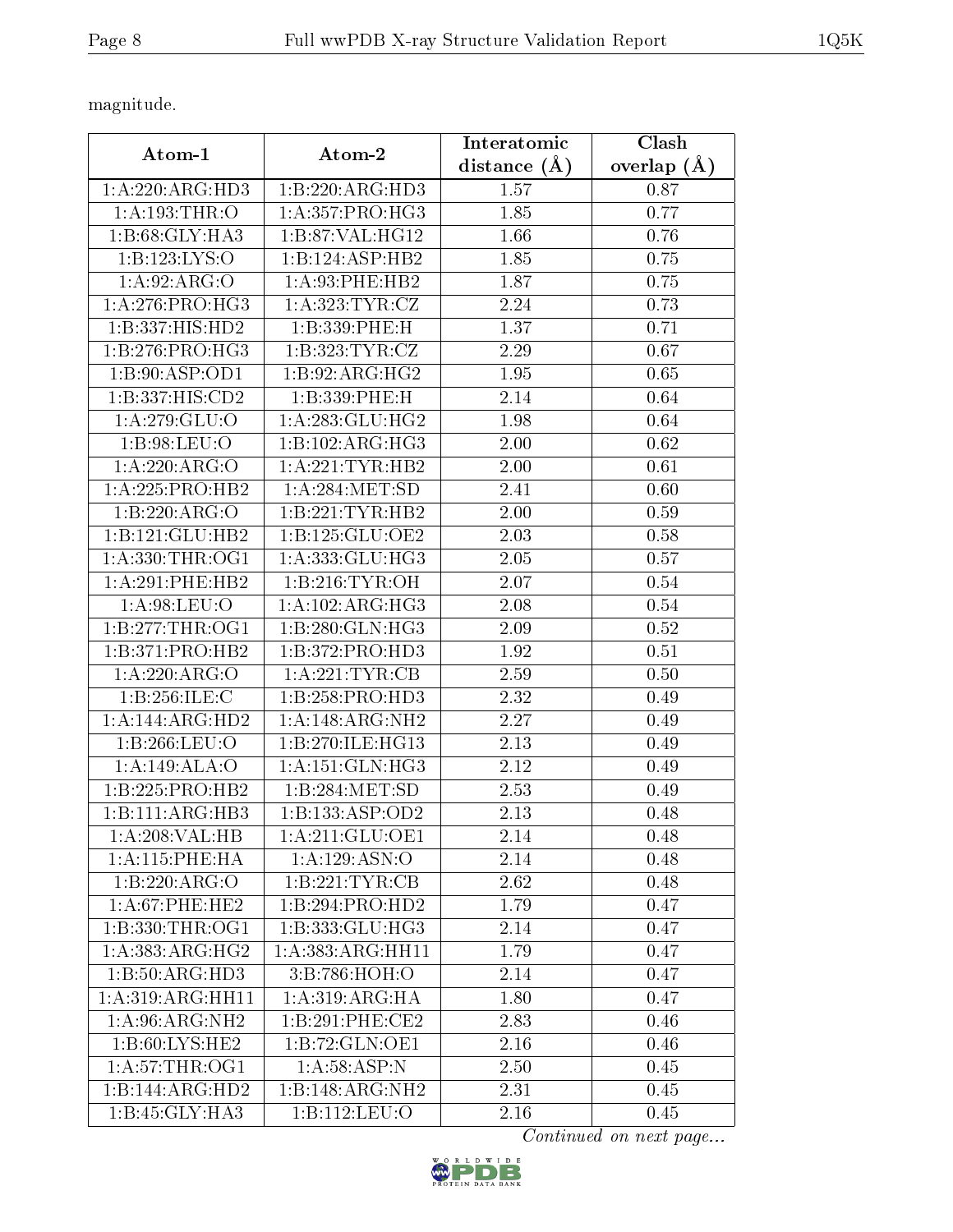| contentava promono ao pago  |                                       | Interatomic       | Clash             |
|-----------------------------|---------------------------------------|-------------------|-------------------|
| Atom-1                      | Atom-2                                | distance $(A)$    | overlap $(A)$     |
| 1:A:122:LYS:HE2             | 1:A:122:LYS:HB3                       | 1.76              | 0.44              |
| 1:B:123:LYS:O               | 1:B:124:ASP:CB                        | 2.58              | 0.44              |
| 1:B:282:ARG:HD3             | 3:B:675:HOH:O                         | 2.18              | 0.44              |
| 1:B:302:THR:O               | 1:B:302:THR:HG22                      | 2.16              | 0.44              |
| 1:A:267:VAL:O               | 1: A:271: LYS: HG3                    | 2.17              | 0.44              |
| 1:B:162:MET:HG3             | 1:B:247:LEU:HD13                      | 1.98              | 0.44              |
| 1:B:135:VAL:HB              | $1:B:188:\overline{\textrm{LEU:HB3}}$ | 1.99              | 0.44              |
| 1:B:345:ASP:OD2             | 1:B:346:PRO:HD2                       | 2.18              | 0.44              |
| 1:A:62:ILE:HD11             | 1:A:72:GLN:HB2                        | 1.99              | 0.44              |
| 1: B: 279: GLU: HG3         | 1:B:283:GLU:OE2                       | 2.18              | 0.44              |
| 1:B:215:SER:HB3             | 1:B:231:ALA:O                         | 2.18              | 0.44              |
| 1:B:115:PHE:HA              | 1:B:129:ASN:O                         | $\overline{2.18}$ | 0.43              |
| 1: A:215: SER:O             | 1:A:223:ARG:NH2                       | 2.51              | 0.43              |
| 1:B:139:VAL:HG22            | 1:B:189:LEU:HD11                      | 2.00              | 0.43              |
| 1:B:252:LEU:HD21            | 1:B:304:VAL:O                         | 2.18              | 0.43              |
| 1:A:42:ALA:HB1              | 1: A:114:TYR:HB3                      | 2.01              | 0.43              |
| 1:B:266:LEU:HD13            | 1:B:293:PHE:CZ                        | 2.54              | 0.42              |
| 1:B:255:PRO:HB2             | 1:B:258:PRO:HG3                       | 2.01              | 0.42              |
| 1:B:377:LEU:O               | 1:B:379:PRO:HD3                       | 2.20              | 0.42              |
| 1: A: 167: ARG: HD3         | 3:A:507:HOH:O                         | 2.20              | 0.42              |
| 1:B:196:LEU:HD23            | 1:B:196:LEU:C                         | 2.40              | 0.42              |
| 1:B:38:THR:O                | 1:B:55:SER:HA                         | 2.19              | 0.42              |
| 1:B:111:ARG:HB3             | 1:B:111:ARG:HH11                      | 1.85              | 0.41              |
| 1:B:229:PHE:O               | 1:B:285:ASN:ND2                       | 2.53              | $0.\overline{41}$ |
| 1:B:373:LEU:HD23            | 1:B:373:LEU:HA                        | 1.94              | 0.41              |
| 1:B:65:GLY:O                | 1: B:66: SER: C                       | 2.59              | 0.41              |
| 1: A:113:ARG:NE             | 1: A: 133: ASP: OD1                   | 2.44              | 0.41              |
| 1:A:371:PRO:HB2             | 1:A:372:PRO:HD3                       | 2.02              | 0.41              |
| 1:B:257:PHE:N               | 1:B:258:PRO:HD3                       | 2.36              | 0.41              |
| 1: A: 162:MET:HG3           | 1:A:247:LEU:HD13                      | $2.02\,$          | 0.40              |
| $1:B:310:PRO:\overline{HA}$ | 1:B:311:PRO:HD3                       | 1.93              | 0.40              |
| 1:A:217:ILE:HG22            | 1:B:263:VAL:HG21                      | 2.03              | 0.40              |
| 1:A:280:GLN:HA              | 1: A: 283: GLU: CG                    | 2.52              | 0.40              |
| 1:B:345:ASP:HA              | 1:B:346:PRO:HD3                       | 1.96              | 0.40              |

Continued from previous page.

There are no symmetry-related clashes.

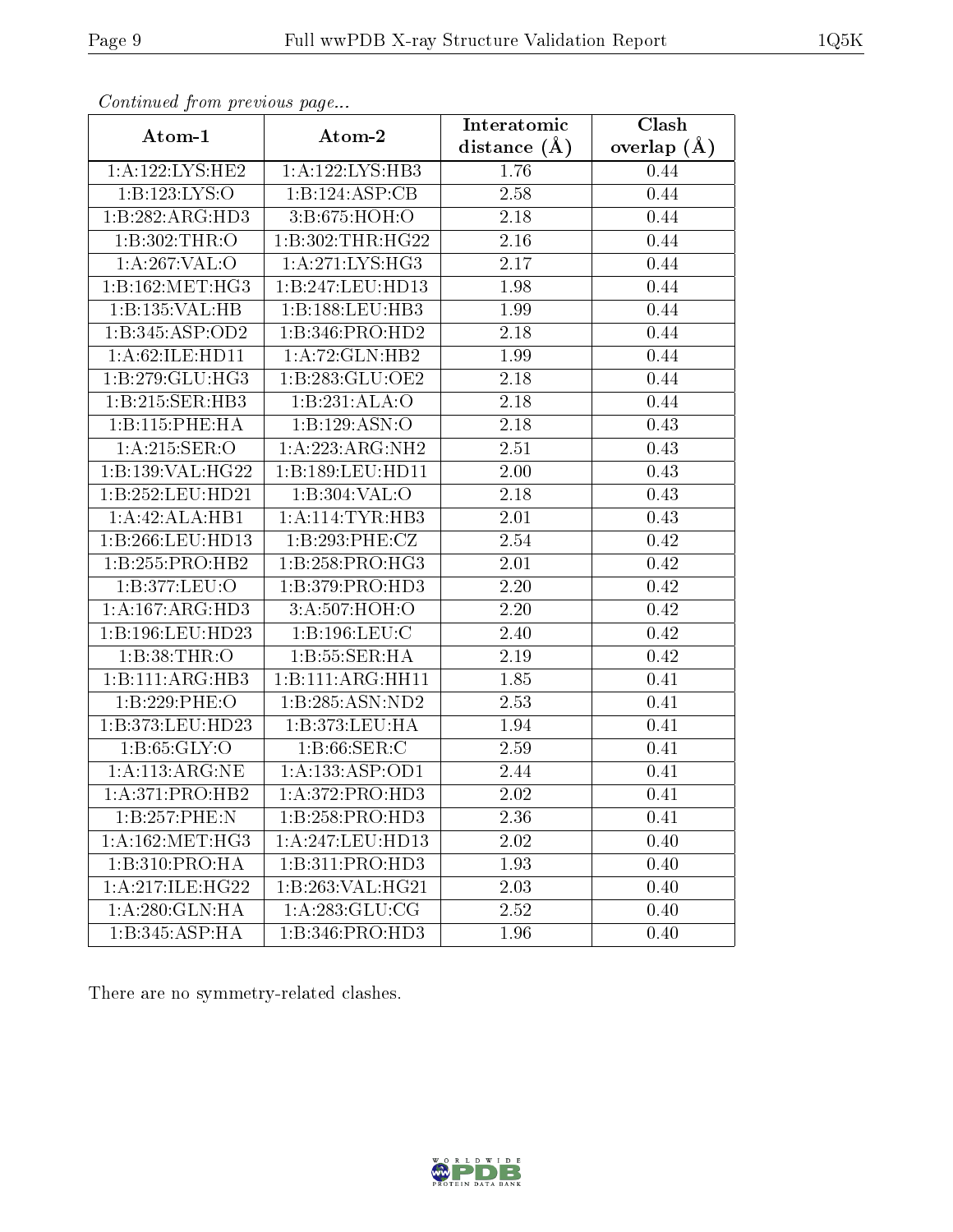### 5.3 Torsion angles  $(i)$

#### 5.3.1 Protein backbone  $(i)$

In the following table, the Percentiles column shows the percent Ramachandran outliers of the chain as a percentile score with respect to all X-ray entries followed by that with respect to entries of similar resolution.

The Analysed column shows the number of residues for which the backbone conformation was analysed, and the total number of residues.

| Mol | Chain | Analysed                      | Favoured       | Allowed   | Outliers  | Percentiles       |
|-----|-------|-------------------------------|----------------|-----------|-----------|-------------------|
|     |       | $339/414$ (82\%)   323 (95\%) |                | 13 $(4%)$ | $3(1\%)$  | $\sqrt{17}$   $7$ |
|     |       | $338/414$ (82\%)   311 (92\%) |                | $20(6\%)$ | $7(2\%)$  | 7                 |
| All | Аll   | 677/828 (82\%)                | $  634 (94\%)$ | $33(5\%)$ | $10(2\%)$ | $\boxed{2}$<br>10 |

All (10) Ramachandran outliers are listed below:

| Mol | Chain | Res | Type       |
|-----|-------|-----|------------|
| 1   | А     | 93  | PHE        |
| 1   | В     | 123 | <b>LYS</b> |
| 1   | В     | 124 | <b>ASP</b> |
| 1   | В     | 300 | PRO        |
| 1   | A     | 221 | TYR        |
| 1   | В     | 221 | TYR        |
| 1   | В     | 301 | TRP        |
| 1   | В     | 120 | GLY        |
| 1   | В     | 118 | SER        |
|     |       | 123 | LYS        |

#### 5.3.2 Protein sidechains  $(i)$

In the following table, the Percentiles column shows the percent sidechain outliers of the chain as a percentile score with respect to all X-ray entries followed by that with respect to entries of similar resolution.

The Analysed column shows the number of residues for which the sidechain conformation was analysed, and the total number of residues.

| Mol | Chain | Analysed        | Rotameric   Outliers |          | Percentiles |
|-----|-------|-----------------|----------------------|----------|-------------|
|     |       | $308/359(86\%)$ | $303(98\%)$          | $5(2\%)$ | 52<br>62    |
|     | Β     | 306/359(85%)    | $302(99\%)$          | $4(1\%)$ | 62<br>69    |
| All | All   | $614/718$ (86%) | 605 $(98\%)$         | $9(2\%)$ | 56<br>65    |

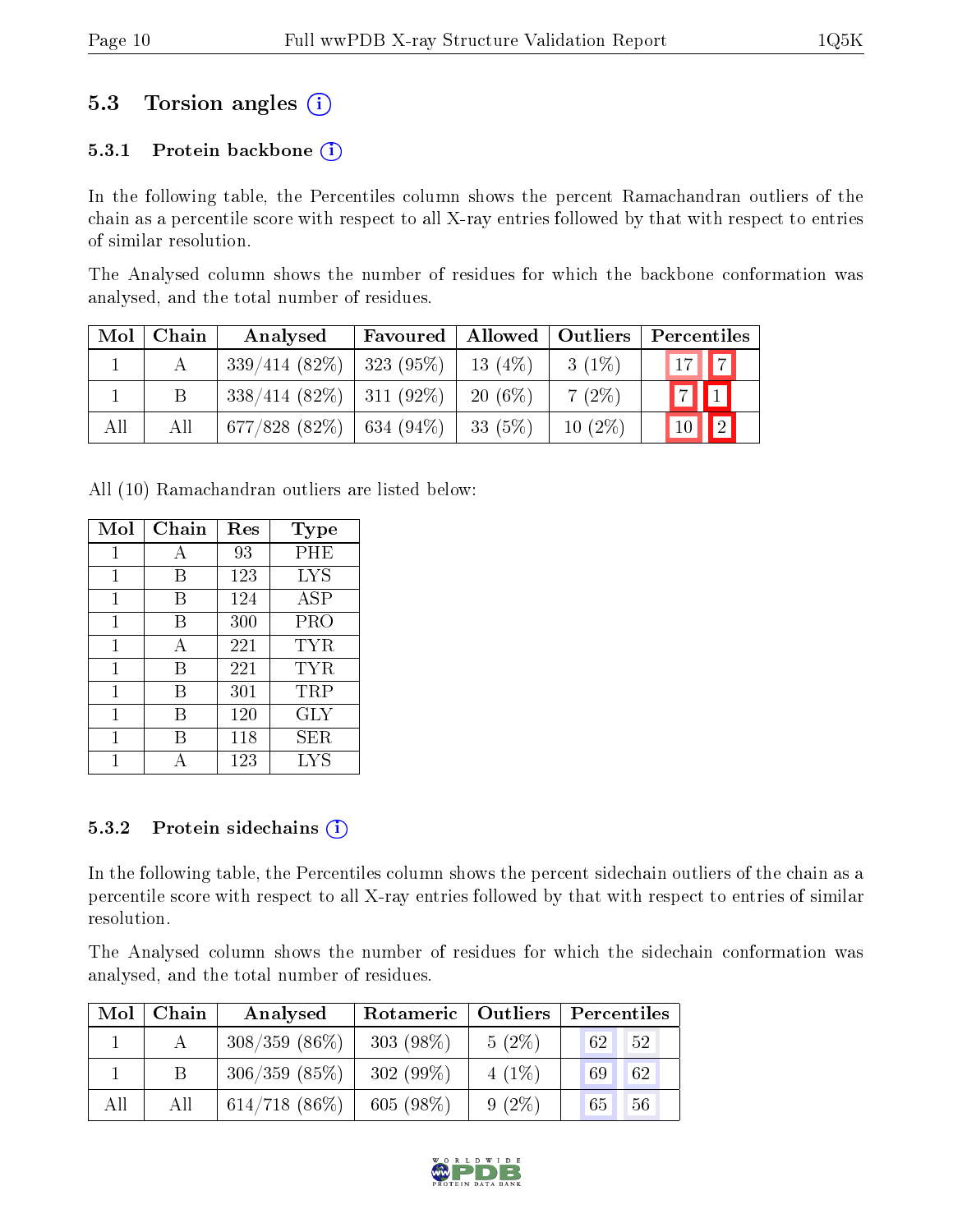| Mol | Chain | Res | <b>Type</b>             |
|-----|-------|-----|-------------------------|
| 1   | А     | 49  | $\overline{\text{ASP}}$ |
|     | А     | 92  | $\rm{ARG}$              |
|     | А     | 124 | ASP                     |
| 1   | А     | 189 | LEU                     |
| 1   | А     | 290 | GLU                     |
| 1   | В     | 50  | $\rm{ARG}$              |
|     | B     | 89  | <b>GLN</b>              |
| 1   | В     | 291 | PHE                     |
|     |       | 355 | <b>ASP</b>              |

All (9) residues with a non-rotameric sidechain are listed below:

Some sidechains can be flipped to improve hydrogen bonding and reduce clashes. All (3) such sidechains are listed below:

| Mol | Chain | Res | Type |
|-----|-------|-----|------|
|     |       | 46. | GL N |
|     |       | 52  | GLN  |
|     |       | 337 |      |

#### 5.3.3 RNA [O](https://www.wwpdb.org/validation/2017/XrayValidationReportHelp#rna)i

There are no RNA molecules in this entry.

### 5.4 Non-standard residues in protein, DNA, RNA chains (i)

There are no non-standard protein/DNA/RNA residues in this entry.

#### 5.5 Carbohydrates (i)

There are no carbohydrates in this entry.

### 5.6 Ligand geometry  $(i)$

2 ligands are modelled in this entry.

In the following table, the Counts columns list the number of bonds (or angles) for which Mogul statistics could be retrieved, the number of bonds (or angles) that are observed in the model and the number of bonds (or angles) that are defined in the Chemical Component Dictionary. The Link column lists molecule types, if any, to which the group is linked. The Z score for a bond length (or angle) is the number of standard deviations the observed value is removed from the

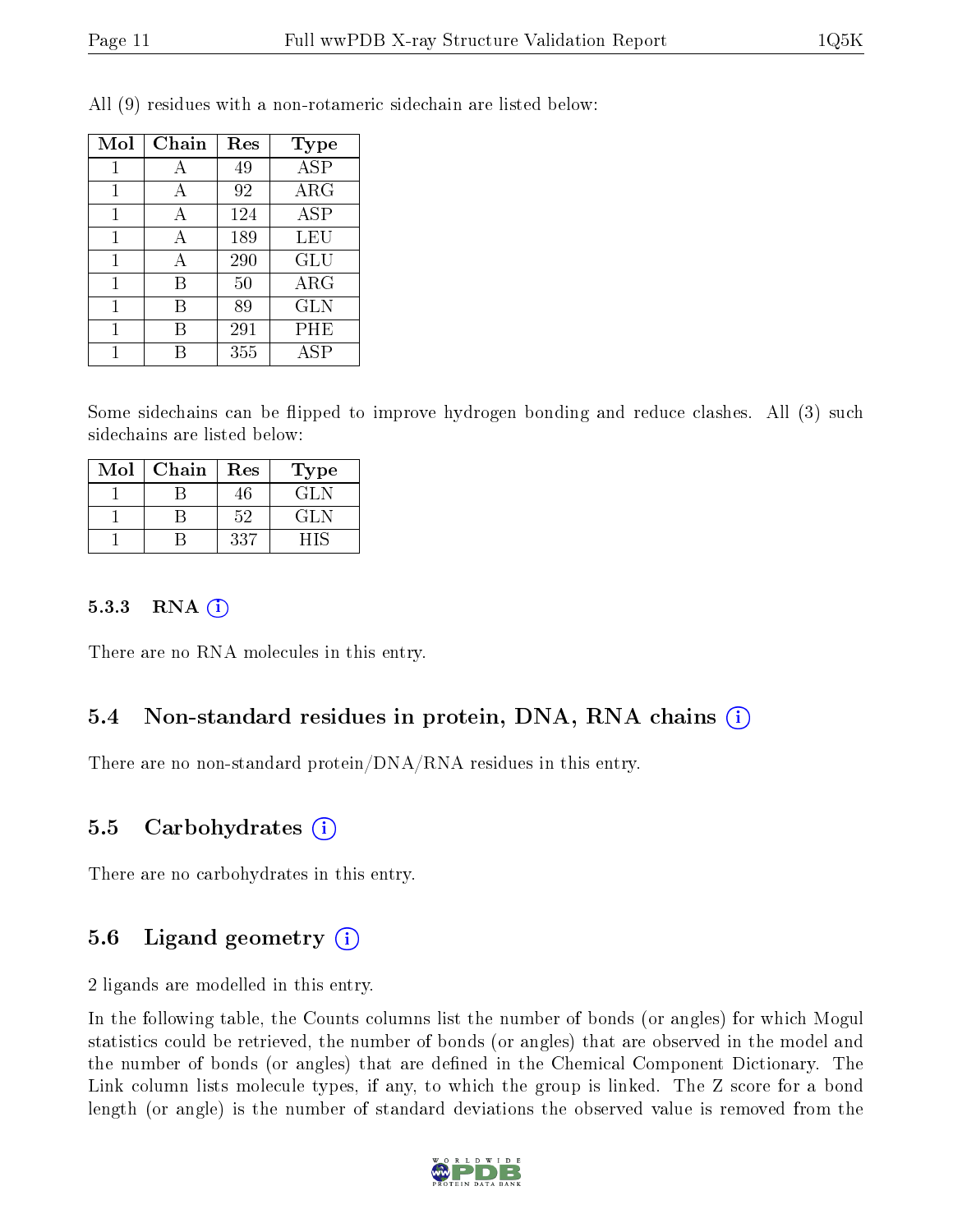| Mol |     | $\mid$ Type $\mid$ Chain $\mid$ Res $\mid$ | $\mathop{\rm Link}\nolimits$ |                |          | Bond lengths |             |          | Bond angles |     |
|-----|-----|--------------------------------------------|------------------------------|----------------|----------|--------------|-------------|----------|-------------|-----|
|     |     |                                            |                              |                | Counts   | RMSZ         | # $ Z  > 2$ | Counts   | RMSZ        | # Z |
| ച   | TMU |                                            | 902                          | $\blacksquare$ | 19,22,22 | 0.40         | 3(15%)      | 17,29,29 | 1.68        |     |
| ച   | TMU |                                            | 901                          |                | 19,22,22 | 0.40         | $(15\%)$    | 17,29,29 | 1.69        |     |

expected value. A bond length (or angle) with  $|Z| > 2$  is considered an outlier worth inspection. RMSZ is the root-mean-square of all Z scores of the bond lengths (or angles).

In the following table, the Chirals column lists the number of chiral outliers, the number of chiral centers analysed, the number of these observed in the model and the number defined in the Chemical Component Dictionary. Similar counts are reported in the Torsion and Rings columns. '-' means no outliers of that kind were identified.

| Mol |     |     |        | Type   Chain   Res   Link   Christ | <b>Torsions</b>         | Rings |
|-----|-----|-----|--------|------------------------------------|-------------------------|-------|
|     | TMU | 902 | $\sim$ | <b>Section</b>                     | $2/9/15/15$   $0/2/2/2$ |       |
|     | TMU | 901 | $\sim$ |                                    | $2/9/15/15$   $0/2/2/2$ |       |

All (6) bond length outliers are listed below:

| Mol                         | Chain | Res | Type       | Atoms                            | Z       | Observed $(A)$ | Ideal(A) |
|-----------------------------|-------|-----|------------|----------------------------------|---------|----------------|----------|
| $\mathcal{D}$               |       | 901 | TMU        | $C6-N3$                          | $-3.25$ | 1.31           | 1.36     |
| $\overline{2}$              | B     | 902 | <b>TMU</b> | $C6-N3$                          | $-2.75$ | 1.32           | 1.36     |
| $\overline{2}$              | В     | 902 | <b>TMU</b> | $C5-S2$                          | 2.25    | 1.78           | 1.74     |
| $\overline{2}$              | B     | 902 | TMU        | C <sub>17</sub> -C <sub>19</sub> | 2.13    | 1.42           | 1.38     |
| $\mathcal{D}$               |       | 901 | TMU        | $C18-C19$                        | 2.09    | 1.42           | 1.38     |
| $\mathcal{D}_{\mathcal{A}}$ |       | 901 | TMU        | $C17-C19$                        | 2.00    | 1.42           | 1.38     |

All (6) bond angle outliers are listed below:

| Mol            | Chain | Res | Type       | Atoms          | Z       | Observed $(°)$ | Ideal(°) |
|----------------|-------|-----|------------|----------------|---------|----------------|----------|
| 2              |       | 901 | TMU        | $C6-C5-N8$     | 4.29    | 130.34         | 126.98   |
| $\overline{2}$ | В     | 902 | <b>TMU</b> | $C21-O20-C19$  | $-4.20$ | 108.40         | 117.51   |
| $\overline{2}$ |       | 901 | TMU        | $C21-O20-C19$  | $-4.09$ | 108.62         | 117.51   |
| 2              | B     | 902 | TMU        | $C6-C5-N8$     | 3.83    | 129.97         | 126.98   |
| 2              | В     | 902 | TMU        | $N4$ -C7- $N9$ | 2.60    | 118.34         | 113.87   |
| 2              |       | 901 | TMU        | $N4$ -C7- $N9$ | 2.15    | 117.57         | 113.87   |

There are no chirality outliers.

All (4) torsion outliers are listed below:

| $\text{Mol}$   Chain   Res   Type |        | Atoms                                                                 |
|-----------------------------------|--------|-----------------------------------------------------------------------|
|                                   | 'TMU - | $\left\lfloor \frac{\text{C17-C19-O20-C21}}{\text{C1}} \right\rfloor$ |

Continued on next page...

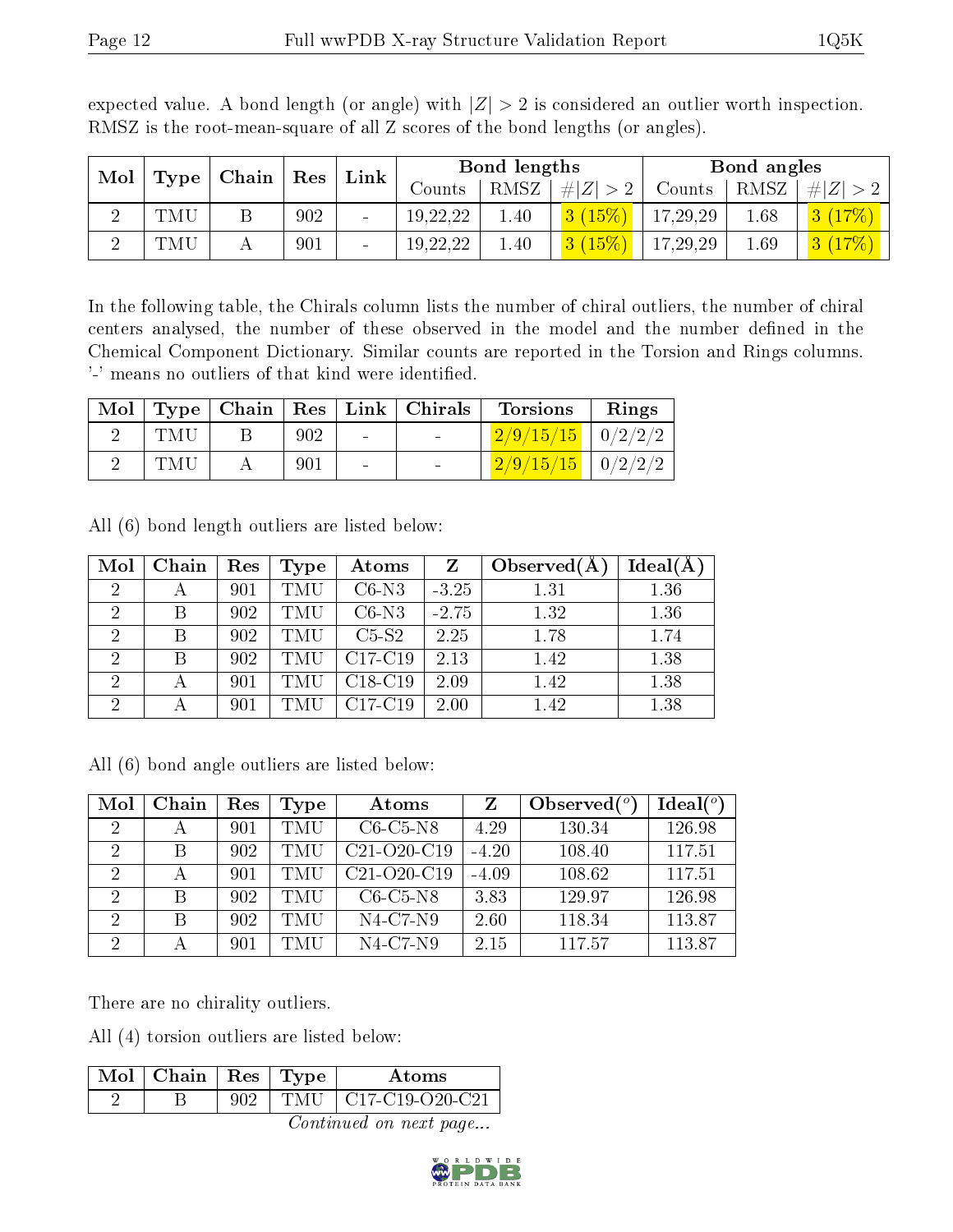|          | $Mol$   Chain   Res |     | Type | Atoms                                                                     |
|----------|---------------------|-----|------|---------------------------------------------------------------------------|
| $\Omega$ |                     | 902 | TMU  | $\vert$ C18-C19-O20-C21                                                   |
| $\Omega$ |                     | 901 | TMU  | $\mid$ C <sub>18</sub> -C <sub>19</sub> -O <sub>20</sub> -C <sub>21</sub> |
|          |                     | 901 | TMU  | $\mid$ C17-C19-O20-C21                                                    |

Continued from previous page...

There are no ring outliers.

No monomer is involved in short contacts.

The following is a two-dimensional graphical depiction of Mogul quality analysis of bond lengths, bond angles, torsion angles, and ring geometry for all instances of the Ligand of Interest. In addition, ligands with molecular weight > 250 and outliers as shown on the validation Tables will also be included. For torsion angles, if less then 5% of the Mogul distribution of torsion angles is within 10 degrees of the torsion angle in question, then that torsion angle is considered an outlier. Any bond that is central to one or more torsion angles identified as an outlier by Mogul will be highlighted in the graph. For rings, the root-mean-square deviation (RMSD) between the ring in question and similar rings identified by Mogul is calculated over all ring torsion angles. If the average RMSD is greater than 60 degrees and the minimal RMSD between the ring in question and any Mogul-identified rings is also greater than 60 degrees, then that ring is considered an outlier. The outliers are highlighted in purple. The color gray indicates Mogul did not find sufficient equivalents in the CSD to analyse the geometry.



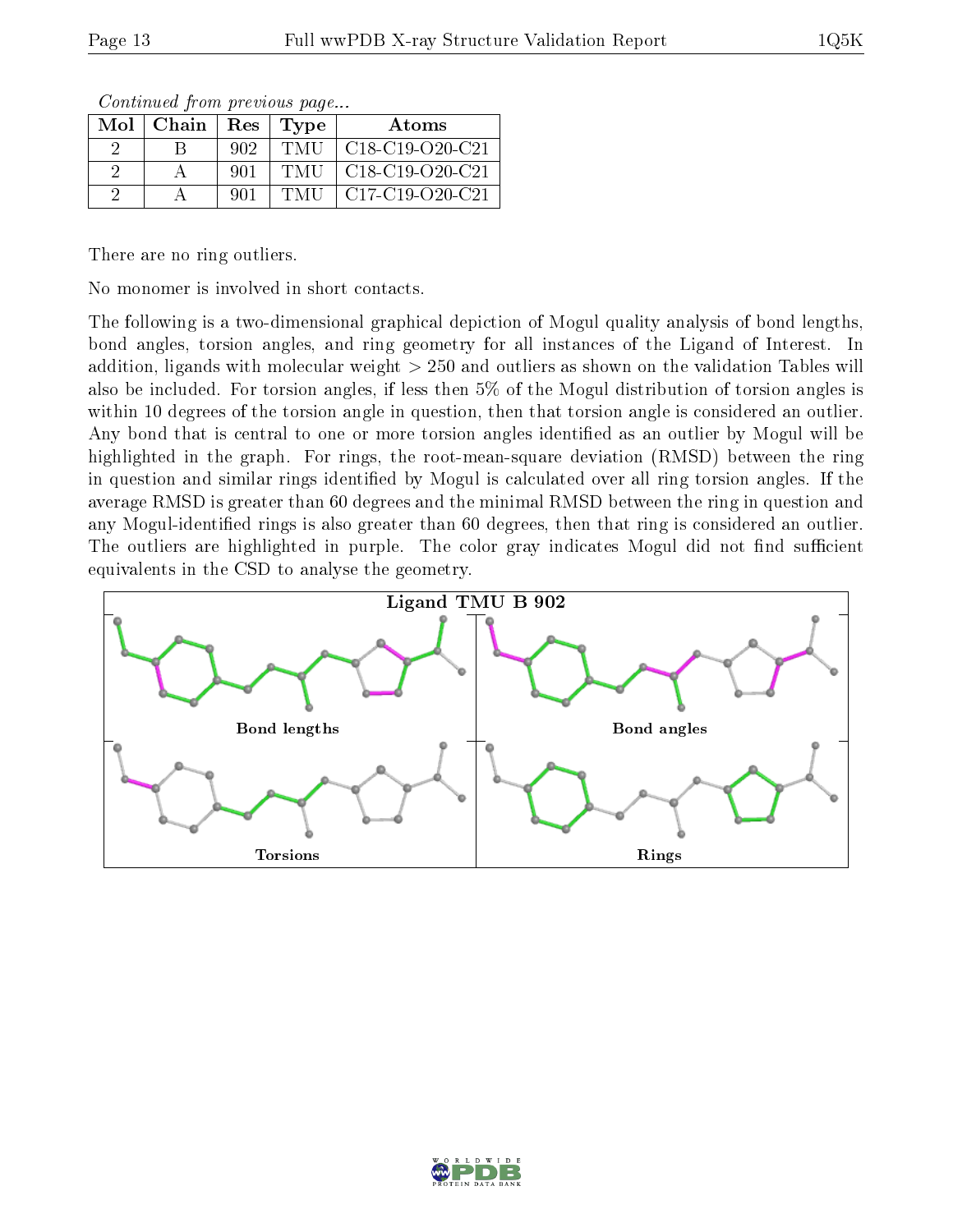

## 5.7 [O](https://www.wwpdb.org/validation/2017/XrayValidationReportHelp#nonstandard_residues_and_ligands)ther polymers (i)

There are no such residues in this entry.

## 5.8 Polymer linkage issues (i)

There are no chain breaks in this entry.